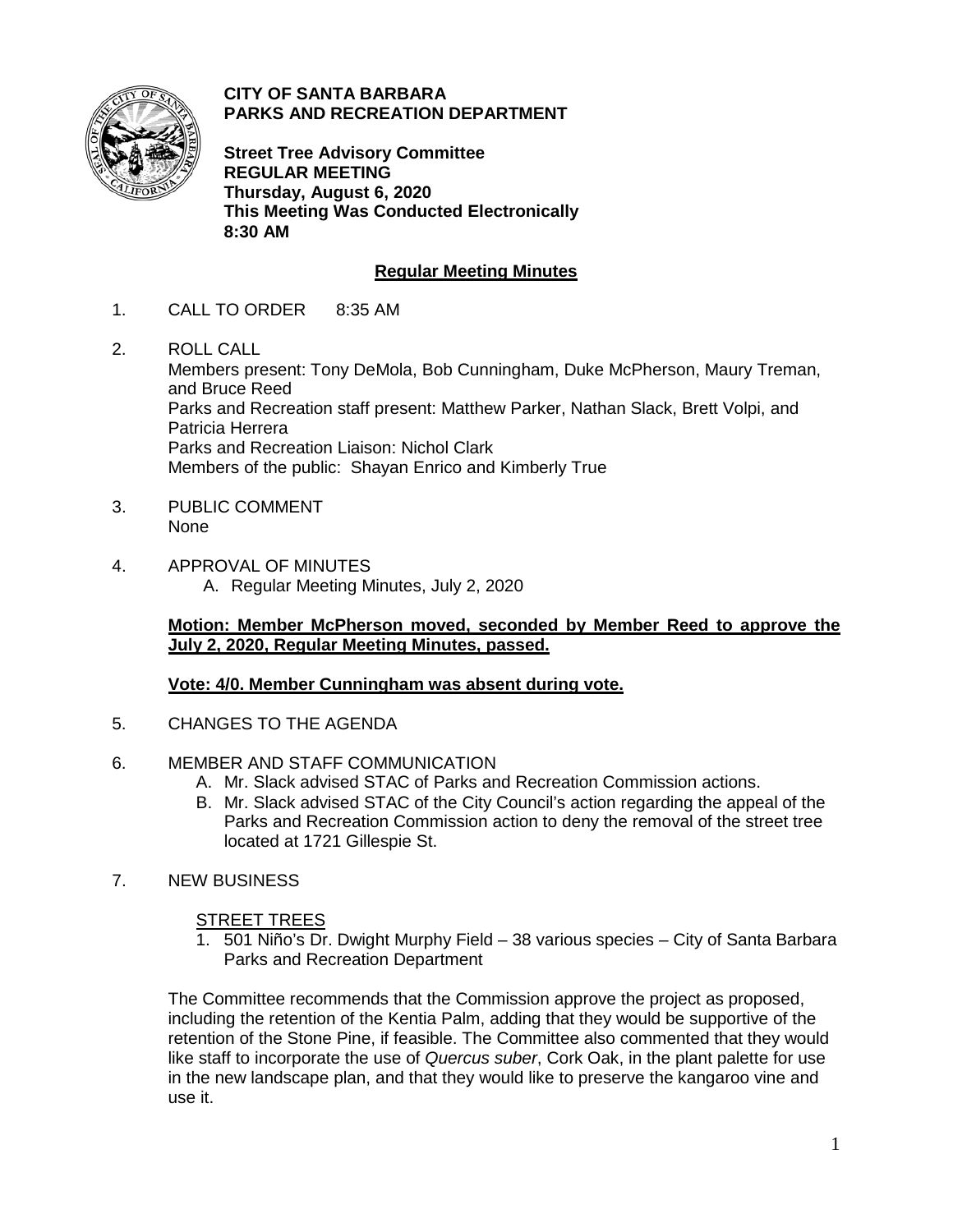**Motion: Member Reed moved, seconded by Member Treman to recommend that the Commission approve the project as proposed, including the retention of the Kentia Palm, adding that they would be supportive of the retention of the Stone Pine, if feasible. The Committee also commented that they would like staff to incorporate the use of** *Quercus suber***, Cork Oak, in the plant palette for use in the new landscape plan, passed.** 

## **Vote: 4/0/1. Member Cunningham abstained.**

# SETBACK TREES

1. 1114 Cliff Dr. – *Araucaria heterophylla,* Norfolk Island Pine – Shayan Enrico

The Committee recommends that the Commission deny the removal without prejudice.

## **Motion: Member Cunningham moved, seconded by Member Treman to recommend that the Commission deny the removal without prejudice, passed.**

### **Vote: 5/0.**

2. 221-225 W. Pueblo St. – *Washingtonia robusta*, Mexican Fan Palm – True Nature, Kimberly True

The Committee recommends that the Commission approve the removal on the condition the applicant plant (3) replacement King Palms as proposed on their application.

### **Motion: Member Cunningham moved, seconded by Member DeMola to recommend that the Commission approve the removal on the condition the applicant plant (3) replacement King Palms as proposed on their application, passed.**

# **Vote: 5/0.**

3. 10 E. Quinto St. – *Pyrus kawakamii*, Evergreen Pear – Arbor Services, Inc., Karen Christman

The Committee recommends that the Commission approve the removal.

### **Motion: Member Reed moved, seconded by Member Cunningham to recommend that the Commission approve the removal, passed.**

### **Vote: 5/0.**

8. STREET TREE MASTER PLAN 1. 1000-1900 blocks of Chino St. – request for co-designation – Staff

The Committee recommends that the Commission approve *Spathodea campanulata*, African Tulip Tree, and *Chilopsis linearis*, Desert Willow, as co-designations for the 1000-1900 blocks of Chino St.

**Motion: Member Cunningham moved, seconded by Member DeMola to recommend that the Commission approve** *Spathodea campanulata,* **African Tulip Tree, and** *Chilopsis linearis***, Desert Willow, as co-designations for the 1000-1900 blocks of Chino St., passed.**